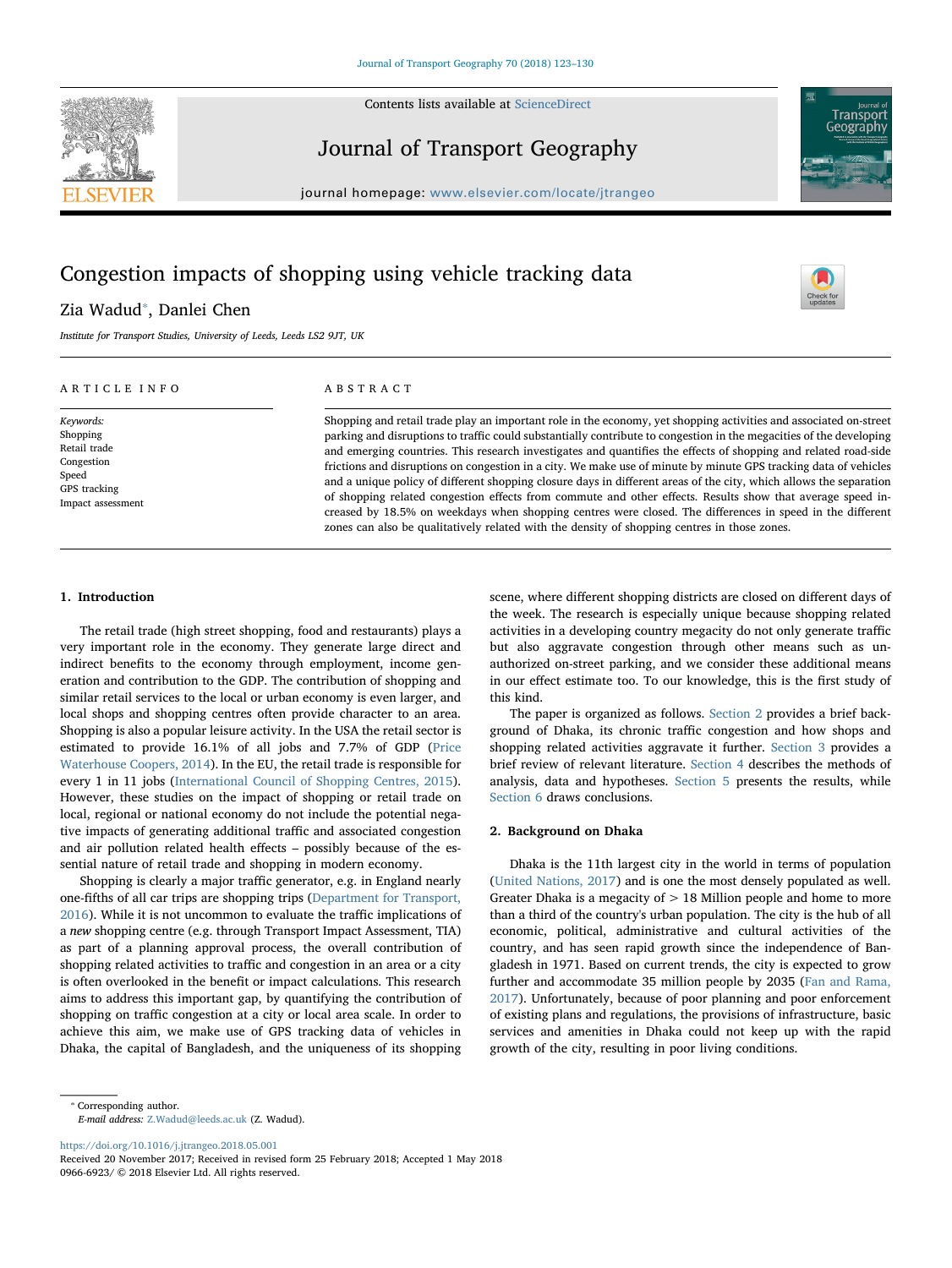Transportation provides an important lens in understanding the rapid growth and deterioration of service provisions in the city. During a ten year period between 1995 and 2005, the population in Dhaka grew by 50% and road traffic by a massive 134%, yet the only accompanying improvements in infrastructure provision was a mere 5% increase in road surface ([Fan and Rama, 2017](#page--1-7)). Dhaka is also one of the few cities of similar size which does not have a mass rapid transit, bus rapid transit or suburban railway.<sup>[1](#page-1-1)</sup> The result is not unexpected: the city is consistently ranked among the most congested cities in the world, with concomitant high air pollution adversely affecting human health. In the last 10 years, the average traffic speed has dropped from 21 kph to 7 kph, not too far from average human walking speed of 5 kph. A recent survey of car and bus commuters shows that around 48% of the respondents had a commute time of above 1 h, each-way for their most recent trips, while 22% of the bus commuters travel for  $> 2$  h, each way (Wadud and Huda,  $2018$  $2018$ ).<sup>2</sup> Congestion results in a loss of around 3.2 million hours of productivity every day and is estimated to cost the city several billions USD every year.

Land use in Dhaka has become truly mixed over the last three decades of continuous growth. Previous regulations about commercial activities such as shopping centres, retail trade, restaurants and offices in residential areas were relaxed to accommodate the pressures for these amenities, resulting in a mixed land use. While such mixed landuse is encouraged to reduce traffic [\(Ta et al., 2016\)](#page--1-9), residential location choice in Dhaka is often based on schooling of children, and not the commute distances or local amenities [\(Choudhury and Ayaz, 2015](#page--1-10)), which calls into question the advantages of mixed land use. Especially, the proliferation of unplanned shops and shopping centres throughout the city is thought to be a major contributor to congestion. In a city like Dhaka, shopping activities can contribute to congestion in several ways as described below, although different combinations of these may be at play in different locations.

- 1. Presence of a shopping mall or a series of roadside shops naturally increases traffic (both motorized and non-motorized) in nearby roads to accommodate the additional trips generated by potential shoppers. This is the typical generated traffic, which is often modelled ex-ante in a TIA process in many developed countries.
- 2. Nearly in all cases there is a shortage or a complete lack of parking in the shopping centres and roadside shops. This combined with the lack of adequate parking control and enforcement on the roads leads to cars, rickshaws (human-powered tricycle) or autorickshaws (three-wheeler taxi service) being parked on the streets, creating a bottle neck ([Photo 1](#page--1-11)).
- 3. Lack of adequate drop-off and pick-up points also leads to bottlenecks from vehicles dropping off or picking up shoppers. This is especially visible for para-transits such as rickshaws and autorickshaws, which can be seen taking up road space near the entrances of major shopping centres – competing for passengers [\(Photo](#page--1-12) [2\)](#page--1-12).
- 4. The pedestrian footpaths near some shopping hubs can often be occupied by street vendors forcing pedestrians to walk on the roads, either increasing side friction or creating bottlenecks, both reducing speed and flow [\(Photo 2\)](#page--1-12). In some areas, the vendors' make-shift stalls could extend onto the road, too, further aggravating the conditions.
- 5. Loading and unloading of goods for the shops also create bottlenecks. However, only light commercial vehicles are allowed in the city during the day, while larger trucks (above 5 t payload) are allowed to enter after 8 pm.

The importance of shopping on congestion is especially visible during the weeks before the biggest festival on the calendar, the Eid-ul-Fitr, when traffic comes to a near standstill. The area of New Market and Elephant Road, a major retail shopping district, had always appeared to be less congested during Tuesdays, when the shops were closed. Learning from this observation, the authorities devised an innovative plan to manage congestion in February 2010. The city was divided into seven different zones, and the shops and shopping centres in these regions were assigned five different pairs of weekly closure days: one day when the shopping centres will be fully closed, and one day when they will be open only half-a-day and will close at 2 pm. Compliance is excellent for the full-closure days, but half closures are observed less strictly. There was an immediate relief in traffic congestion in the regions where shops were closed, yet there was never an evaluation of the policy either at local or at the city level in terms of quantifying the effect. However, the policy offers a unique opportunity to understand the overall effects of shopping on road congestion.

[Fig. 1](#page--1-13) shows these different shopping closure zones in Dhaka, while [Table 1](#page--1-14) presents the days when they are fully and half closed. Note that Fridays and Saturdays are weekends in Bangladesh, although many private offices and businesses may remain open on Saturdays.

### <span id="page-1-0"></span>3. Literature

There is little literature on the impact of shopping on traffic and congestion. While there are some studies on the interaction between shopping and transportation, they are primarily trip based: e.g. trip generation for shopping purposes [\(Department for Transport, 2016](#page--1-2)), mode choice for shopping trips ([Ibrahim, 2005](#page--1-15)), effects of congestion charge on shopping trips ([Schmocker et al., 2006\)](#page--1-16) or reduction in carbon emissions from shopping trips ([Li et al., 2015\)](#page--1-17). There are planning guidelines and regulations in most developed and many developing countries, which regulate the quantity of parking to be made available in a new shopping facility (e.g. in the UK, USA). TIA is also mandatory in several countries, which requires ex-ante modelling of the impact of new shopping (or other large construction) projects on traffic and congestion level as part of the planning permission process. TIA is not applied during the planning process of a new shopping centre in Dhaka, however, the number of parking in any new proposed shopping centre has to follow the city's planning codes, but this does not apply to individual shops. Also, the TIA approach is not applicable here since we are interested not on the trips generated by each shopping centre (or many shopping centres), rather on the collective congestion impacts from the additional shopping trips as well as other shopping related frictions and disruptions outlined earlier.

The effects of e-shopping on traffic is an active research area within the transport community, with a growing literature (e.g. [Braithwaite](#page--1-18) [and LCP Consulting, 2017](#page--1-18), [Cairns, 2005](#page--1-19), [Rotem-Mindali and](#page--1-20) [Weltevreden, 2013](#page--1-20)). However, the primary focus of this strand of research is the trade-off between the reduced trips or traffic generated by the shoppers versus the increased trips or traffic generated by the delivery services, again making them not very useful here. License plate based bans on cars during different weekdays directly ration the road space and appear to have some similarity with the policy in Dhaka, yet, these are quite distinct policies. Car bans on alternate days or different days of the week, as implemented in Mexico City, Bogota, Beijing or Athens, have primarily been implemented to control air pollution. Different shopping closure days in Dhaka allocate road space only indirectly, and was primarily a traffic management tool. As such the metric of evaluation is quite different and not comparable.<sup>[3](#page-1-3)</sup>

The use of GPS based vehicle tracking data for decision making

<span id="page-1-1"></span> $^{\rm 1}$  The construction of the first mass rapid transit track has started recently, and is due to be completed in 2025 2 This number has not been published in [Wadud and Huda \(2018\),](#page--1-8) but derived from the

<span id="page-1-2"></span>raw survey responses used in that study.

<span id="page-1-3"></span><sup>&</sup>lt;sup>3</sup> For example, a quick literature search shows that most of the literature on the effect of Mexico City's "Hoy No Circula" programme, which is one of the earliest of its kind, focus on emissions or ambient air quality before and after the policy.